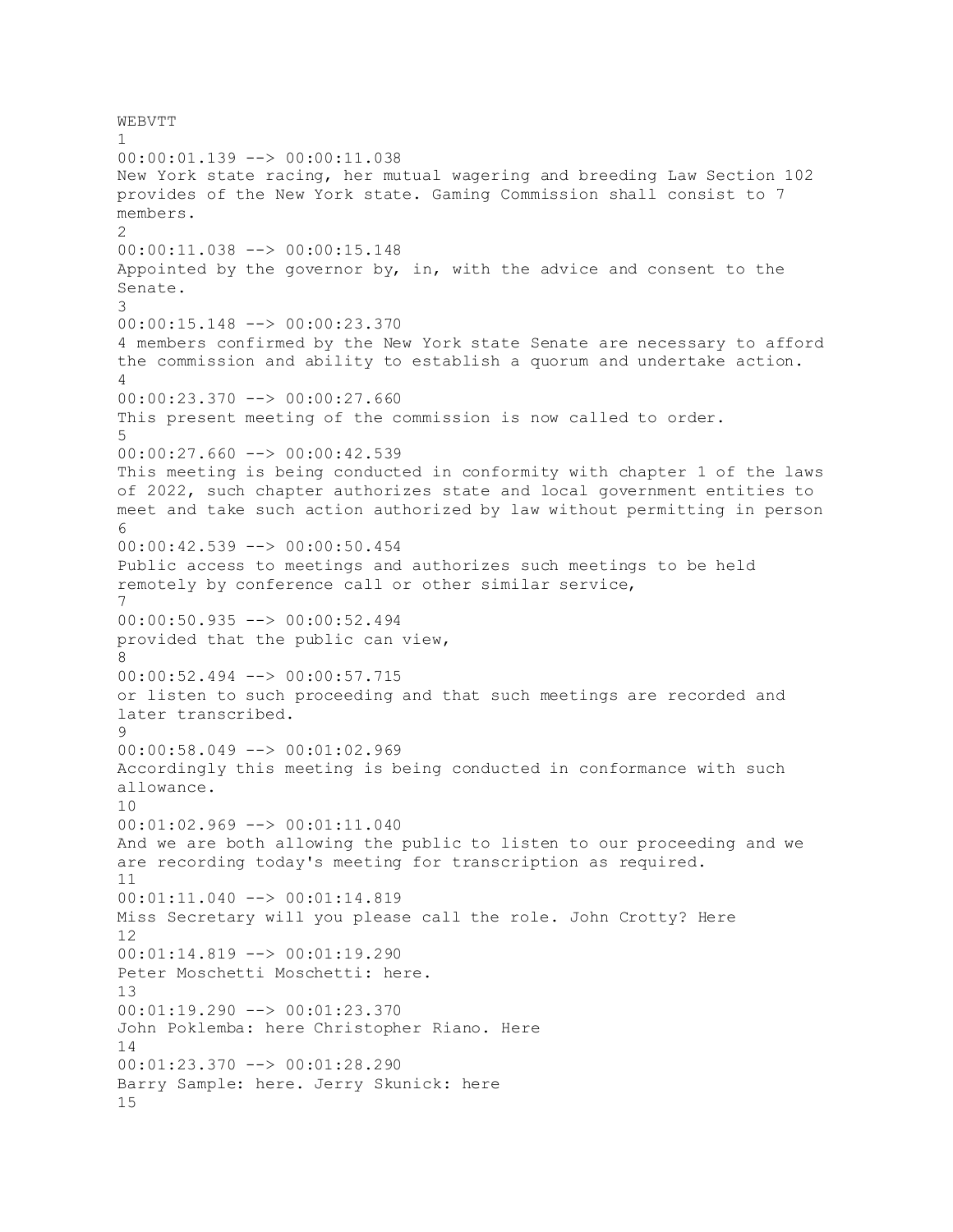00:01:28.734 --> 00:01:35.155 Miss secretary please have the record, reflect the quorum of qualified members is present. 16 00:01:35.185 --> 00:01:44.304 Thus, enabling the transaction of business: Minutes of the commission meeting conducted on February 28th 2022 has been provided to the members in advance. 17 00:01:46.530 --> 00:01:49.680 At this time, I'd like to ask the members. 18 00:01:49.680 --> 00:01:53.370 Any any members have edits corrections or amendments. 19 00:01:53.370 --> 00:01:58.109 Hearing none.  $20$ 00:01:58.109 --> 00:02:12.294 Miss Secretary, please let the record reflect that the minutes were accepted. Rulemaking, New York state racing, pari-mutuel wagering and breeding Law section. 104.19 authorizes commissioned to promulgate rules and regulations. 21 00:02:12.324 --> 00:02:25.495 That is deemed necessary to carry out its responsibility. In that regard. The commission will from time to time promulgate rules and rule amendments pursuant to the state administrative procedure act. 22 00:02:25.495 --> 00:02:39.775 Today we have 1 rule for adoption Rob? For commission consideration is the adoption of a rule making to authorize organizations to sell raffle tickets through the Internet or mobile device platforms subject to prescribed commission regulation. 23 00:02:39.775 --> 00:02:49.284 This proposal harmonizes, the location requirements for servers or other electronic equipment. That would accept Internet or mobile raffle wagers. 24 00:02:52.164 --> 00:02:59.905 With the requirements for servers or other electronic equipment that accept sports wages the rule would implement general, 25 00:02:59.905 --> 00:03:01.224 municipal law section 189.16, 26 00:03:01.224 --> 00:03:13.555 which requires the commission to ensure that the purchase of a raffle ticket is initiated and received or otherwise made on the premise of an authorized organization or an authorized games of chance lessor,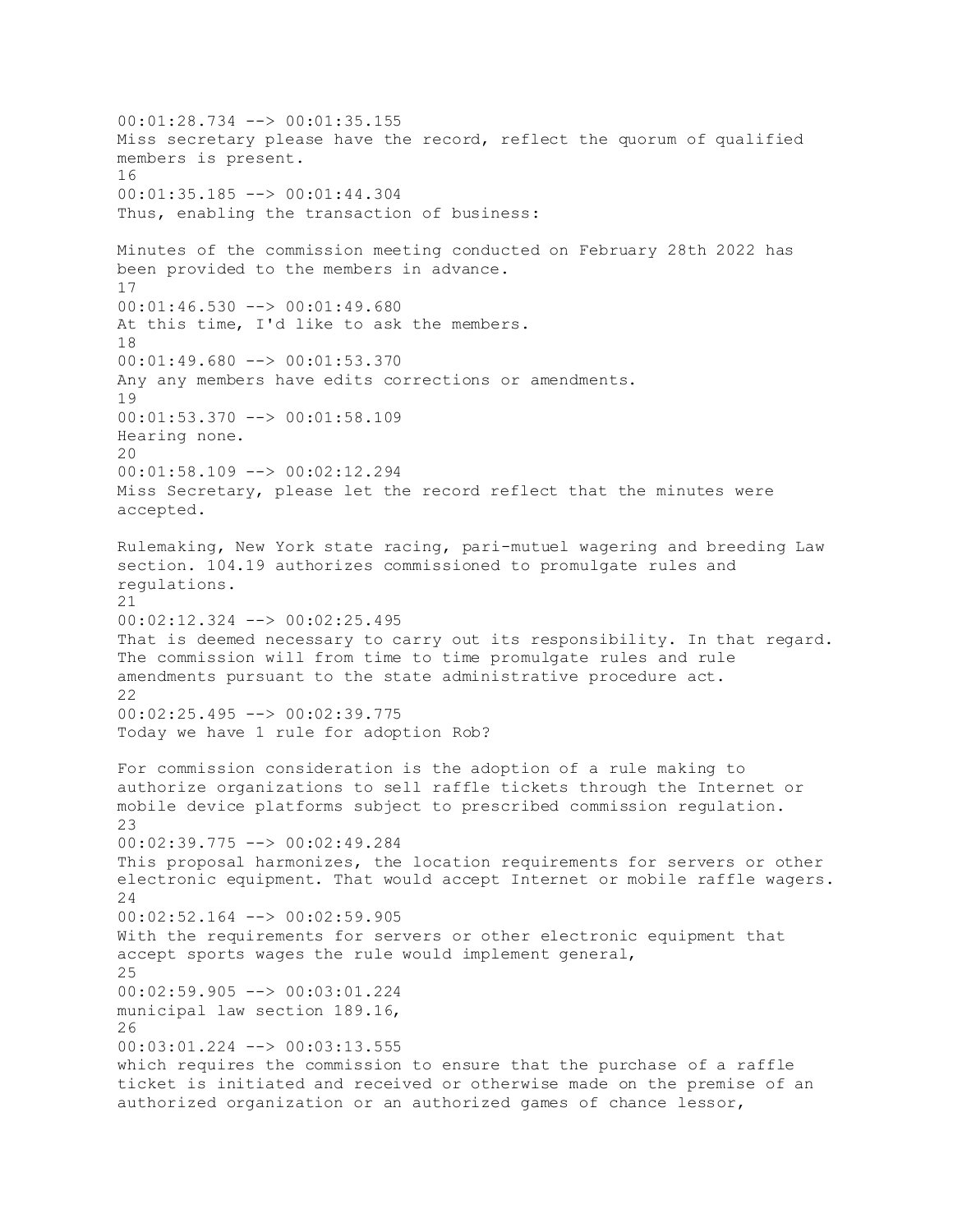27 00:03:13.854 --> 00:03:18.564 in a municipality that complies with the conditions set forth in general, 28 00:03:18.564 --> 00:03:21.264 municipal law sections 189.13 B1 through 189.13 B4.  $29$ 00:03:29.485 --> 00:03:32.245 This proposal would require a charitable organization, 30 00:03:32.245 --> 00:03:39.625 wishing to conduct the Internet or mobile device raffle sales to demonstrate that the server or other electronic equipment from the Internet, 31 00:03:39.775 --> 00:03:46.375 or mobile raffle sales are initiated and located in compliance with statutory requirements. 32 00:03:46.710 --> 00:03:52.830 Demonstrate geo location and capabilities to comply with the statutory geo location requirements. 33 00:03:52.830 --> 00:03:57.270 Have the age verification procedures to prevent play by minors. 34 00:03:57.270 --> 00:04:03.629 Offer parental controls, have procedures to prevent promotional materials being sent to minors. 35 00:04:03.629 --> 00:04:06.870 Have privacy protection procedures. 36 00:04:06.870 --> 00:04:14.819 Have procedures to protect the security of personal, important information of ticket purchasers from unauthorized disclosure. 37 00:04:14.819 --> 00:04:18.839 And implement procedures to exclude persons on the 38 00:04:18.839 --> 00:04:22.500 The statewide self exclusion lists from making a purchase. 39 00:04:23.064 --> 00:04:36.774 In addition, software providers and platforms would be required to be licensed as a games of chance, supplier and paragraph 7 through 9 of commission rule. 4620.22 B, would be renumbered as paragraphs 9 through 11. 40 00:04:39.238 --> 00:04:45.028 The notice of proposed rulemaking was published in the state register on January, 12, 2022. 41 00:04:45.028 --> 00:04:49.678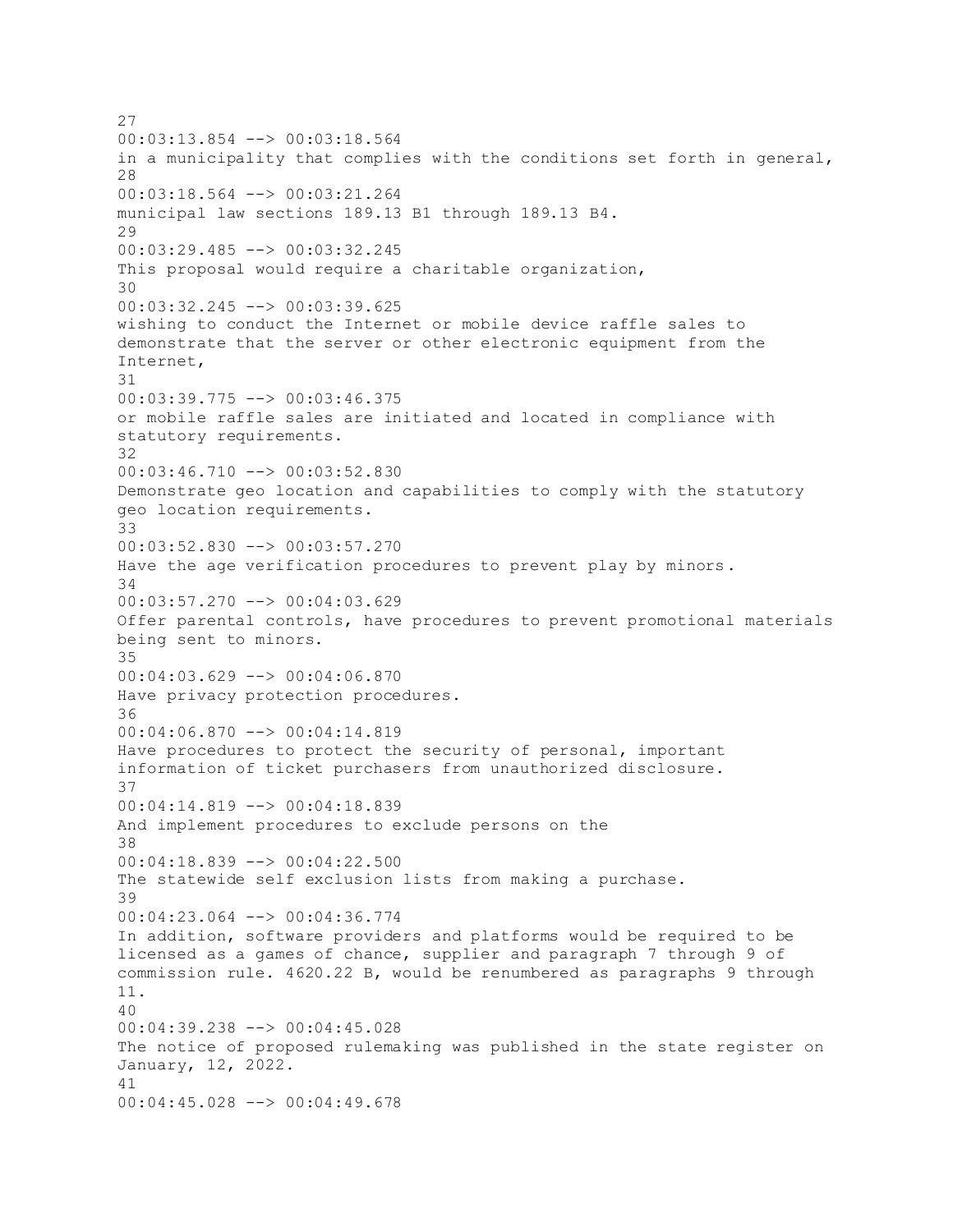Meaning that the public comment period expired on March 14th, 2022. 42 00:04:50.004 --> 00:04:55.944 2 comments were received both from companies that provide technology platforms for organizations, 43 00:04:55.944 --> 00:04:56.514 offering, 44 00:04:56.543 --> 00:04:57.564 charitable gambling, 45 00:04:58.194 --> 00:05:00.293 Ascend fundraising solutions, 46 00:05:00.713 --> 00:05:02.454 and Bump worldwide, 47 00:05:02.723 --> 00:05:03.653 incorporated, 48 00:05:04.584 --> 00:05:12.353 both ascend and bump expressed a preference for hosting websites in a cloud based platform while proposed rule 46 2022. 49 00:05:12.353 --> 00:05:23.213 b7 Romanette 2 would require a server to be located in a municipality in New York in which the sale of raffle tickets is authorized as set forth in general, municipal law section. 189.13. 50 00:05:26.699 --> 00:05:39.869 The commentators make a policy argument that is inconsistent with the New York statutes. General, municipal law section 189.16 incorporates the general raffle location requirements. 51 00:05:39.869 --> 00:05:53.819 Of section, 189.13 requiring in the context of an Internet or mobile application platform that a raffle wager be received, or otherwise made in local locations. 52 00:05:53.819 --> 00:06:00.809 Staff believes the cyber space cloud would not satisfy statutory requirements. 53 00:06:00.809 --> 00:06:07.408 Bump also asserts that having the server located locally would not make the platform more secure. 54 00:06:07.408 --> 00:06:14.848 Because platform providers would not readily be available to access control access or provide support and maintenance. 55 00:06:14.848 --> 00:06:21.658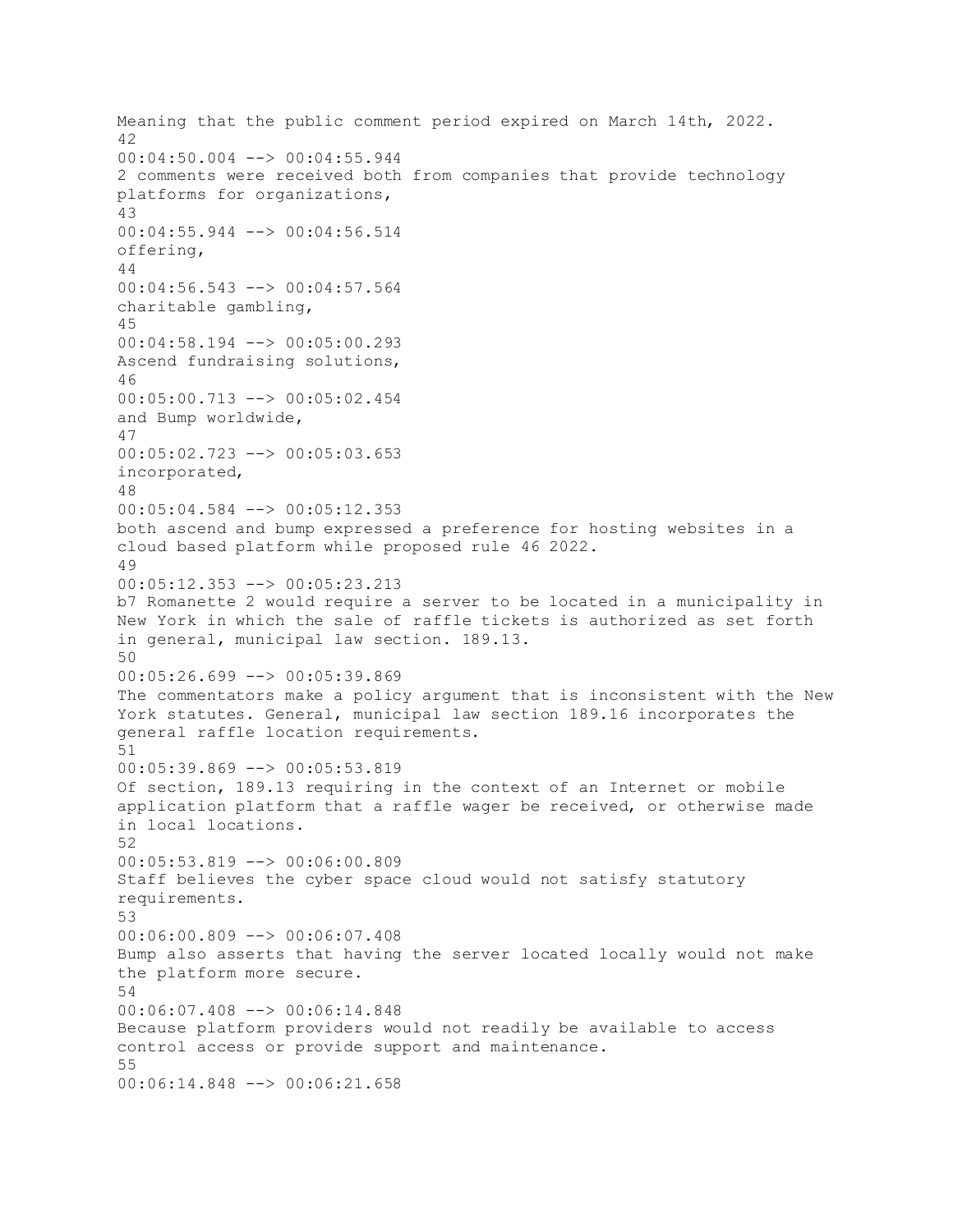Bump asserts that there would be no ability to ensure off site, backup and storage of critical data. 56 00:06:21.658 --> 00:06:31.228 In states that the raffle requirement and raffle ticket purchase requirement, be initiated and accepted in authorizing municipality could be satisfied. 57 00:06:31.228 --> 00:06:34.499 Through portable or handheld electronic equipment. 58 00:06:34.499 --> 00:06:43.858 On a cloud based platform staff notes that there is no restriction in the proposed rule that would prevent offsite backup of data. 59 00:06:43.858 --> 00:06:56.278 Bump and Ascend also suggest that proposed rule 46,022 b7 Romanette 3, which requires the purchaser of a raffle ticket through an Internet or mobile platform. 60 00:06:56.278 --> 00:07:02.519 The 1st, to establish a raffle ticket account would burden players and negatively impact participations. 61 00:07:02.519 --> 00:07:05.608 Ascend suggests that guest purchases. 62 00:07:05.608 --> 00:07:08.728 Which we assumed to be non account based purchases. 63 00:07:08.728 --> 00:07:15.509 Should be permitted bump indicated that their current clients do not want personal information of players. 64 00:07:15.509 --> 00:07:28.889 Nor want the risk associated with maintaining personal and sensitive information. Staff believes the requirement to establish player counts is consistent with the regulation of the other types of Internet based wagering in New York. 65 00:07:28.889 --> 00:07:38.309 Namely advanced deposit wagering on horse racing, mobile sports, wagering, lottery, subscriptions and interactive fantasy sports contests. 66 00:07:38.309 --> 00:07:48.509 Account establishment allows for the effective regulation of other important policy objectives, such as responsible gaming and the prevention of gambling by minors. 67 00:07:48.509 --> 00:08:03.418 As the sale of Internet Raffles is optional to an authorized organization. Any that feel burdened by the regulatory requirements would not be obligated to participate and could instead continue to sell raffle tickets by traditional means.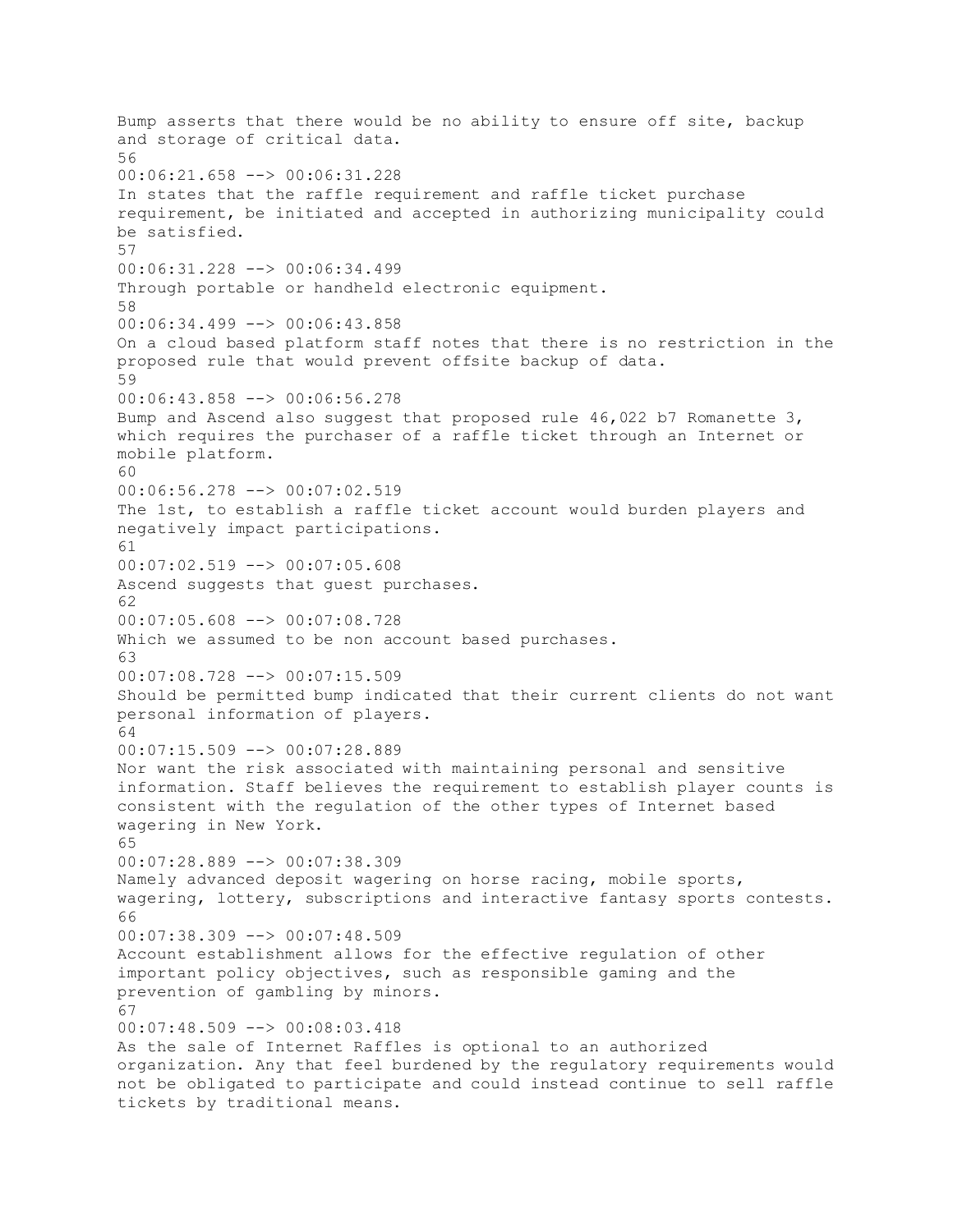68 00:08:03.418 --> 00:08:09.269 Both commentators also raised concern with the self-exclusion component of the rules. 69 00:08:09.269 --> 00:08:15.149 Proposed rule section 46, 2022 Romanette 4. 70 00:08:15.149 --> 00:08:29.968 Romanette 6 C and Romanette 6 f would prohibit the sale of a raffle ticket to persons on the commission self-exclusion list and require procedures to prevent such purchases. 71 00:08:29.968 --> 00:08:42.778 In response bumps suggests a self-reporting verification step in states that requiring an organization to double check. A self-reporting. Verification is not plausible. 72 00:08:42.778 --> 00:08:47.519 Ascend inquired whether the collection of birth dates would suffice. 73 00:08:47.519 --> 00:08:50.333 And questions how self-exclusion would be implemented, 74 00:08:50.333 --> 00:08:54.833 and whether the commission would provide access to a database of selfexcluded persons, 75 00:08:55.913 --> 00:09:10.793 staff believes that self-verification of self-exclusion status would be ineffective to prevent play of self-excluded persons and notes that mobile sports wagering operators have been required to implement selfexclusion procedures 76 00:09:10.793 --> 00:09:14.274 since they commenced operation in January. Commission, 77 00:09:14.274 --> 00:09:19.763 staff would also assist any licensee with the implementation of a selfexclusion program. 78 00:09:20.339 --> 00:09:25.619 With respect to proposed rule 46,022 b7. 79 00:09:25.619 --> 00:09:40.379 Romanette 6 C Bump suggests that self-reporting of the age would sufficiently protect a participant and that compliance and implementation costs to the proposed rule would diminish charitable gaming revenue.  $80$ 00:09:40.379 --> 00:09:46.889 Staff believes that self reporting of age would be ineffective to prevent on a under age play. 81 00:09:46.889 --> 00:09:51.958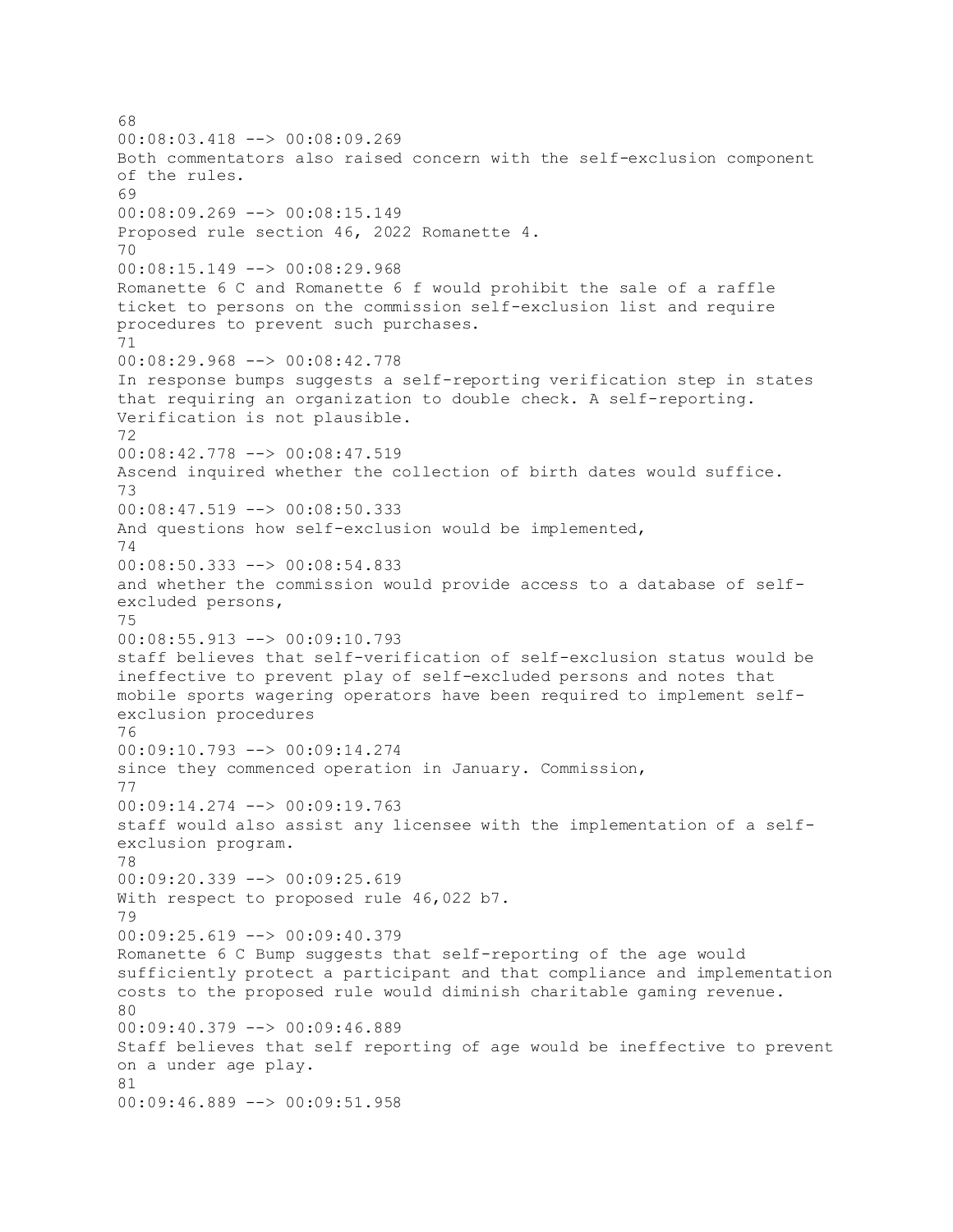Proposed rule 46, 2022 b7. 82 00:09:52.043 --> 00:09:53.783 Roman at 6, 83 00:09:53.813 --> 00:10:08.573 C2 requires an authorized organization to demonstrate how it would prevent underage play staff also notes the age verification is a component of a wide variety of Internet gaming applications and as 84 00:10:08.573 --> 00:10:14.903 stated earlier an authorized organization that feels that they are burdened by regulatory requirements. 85 00:10:16.019 --> 00:10:24.089 Are not obligated to sell raffle tickets on the Internet and could instead continue to sell raffle tickets by traditional means. 86 00:10:24.089 --> 00:10:32.038 Finally staff notes a typographical error that should be corrected upon adoption as a non-substantive change as the word. 87 00:10:32.063 --> 00:10:34.344 Or should be of, 88 00:10:34.614 --> 00:10:38.604 in 1 instance in proposed rule 46,022 be 7 Roman at 3 staff, 89 00:10:38.634 --> 00:10:49.703 recommends that the commission adopt this rule maker commissioners any questions on the adoption of a rule authorizing regulation of charitable gaming Internet Raffles. 90 00:10:54.808 --> 00:10:59.639 Hearing none may I have a motion to adopt this rule so. 91 00:10:59.639 --> 00:11:03.928 Any second? Discussion of the motion. 92 00:11:06.208 --> 00:11:10.349 Hearing none all in favor. Aye. 93 00:11:10.349 --> 00:11:16.499 Motion carried, uh, next item. Do we have any new business? 94 00:11:16.499 --> 00:11:20.818 Hearing none do we have any old business. 95 00:11:20.818 --> 00:11:28.619 Hearing none that will conclude our published agenda for the day. 96  $00:11:28.619$  -->  $00:11:34.558$ Um, traditionally we need the last Monday of the month. 97